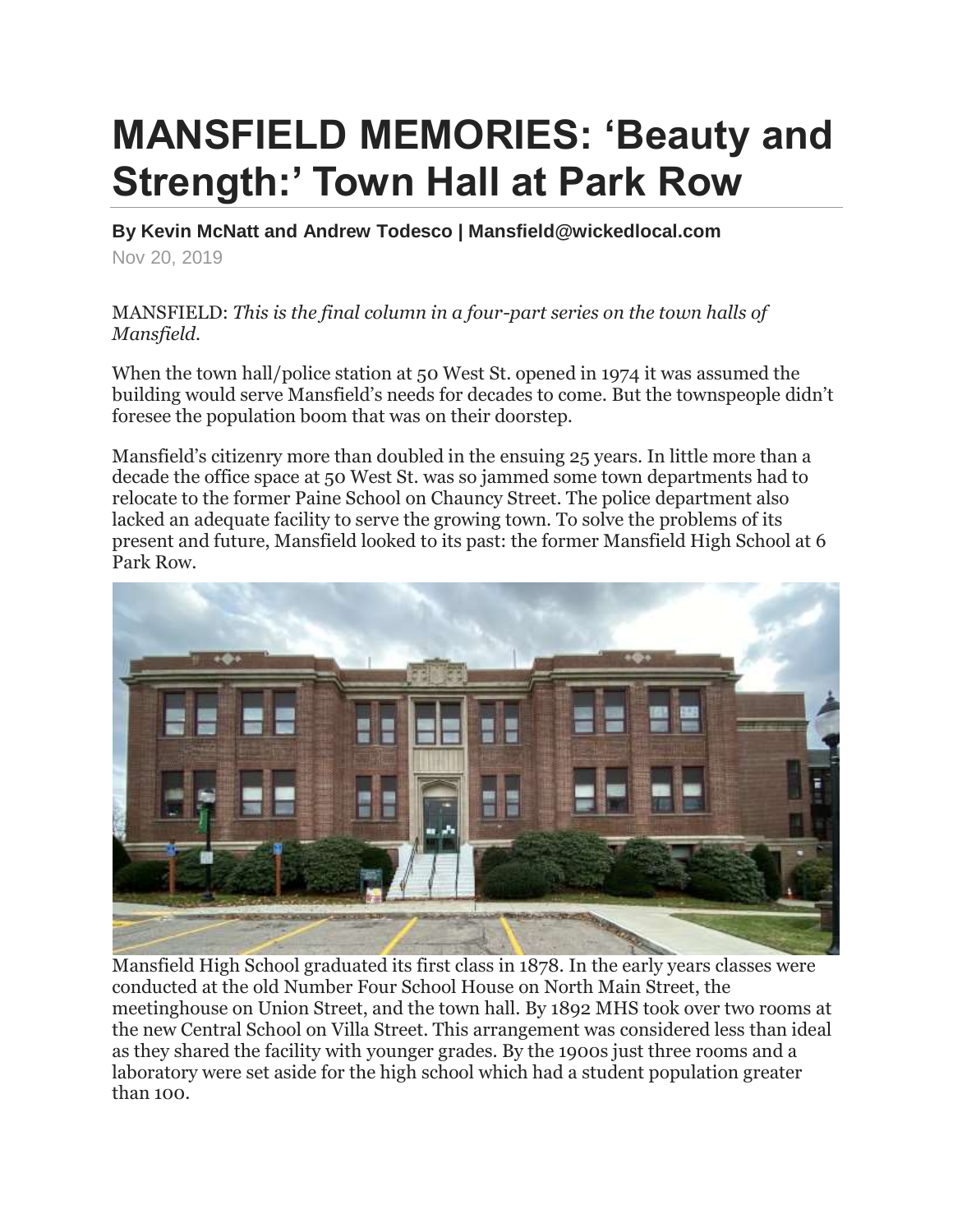A lengthy and well-attended Town Meeting rejected a new high school in May 1910. Some voters balked at the price and preferred to see the ancient Number Four Schoolhouse rehabbed as a new high school. But the following year voters approved a plan to purchase a piece of land on Park Row and erect a high school. On March 6, 1911 the Town Meeting voted to appropriate \$40,000 for the project by a vote of 227-8.

The cornerstone was laid at the new MHS on July 4, 1911. A series of speakers touted the importance of the project for the town. The cornerstone was filled with newspapers, town reports, voter lists, town directories, and many other artifacts meant to commemorate life in Mansfield in 1911. Construction progressed rapidly and came in slightly over budget at a total cost of \$42,525.54. Edward I. Wilson of Boston was chosen as architect. J.H. Davidson of Dorchester was the general contractor. W.C. Fuller of Mansfield provided heating, ventilation and plumbing.

The new building was occupied by Mansfield High on Monday, April 1, 1912.

"The exterior appearance needs no words of mine to declare its beauty and strength," wrote Superintendent of Schools Edward P. Fitts.



The former Park Row Elementary School sat vacant for a few years but soon returned to service as a town hall. Architects Strekalovsky & Hoit designed a connector between the new town hall and Memorial Hall.